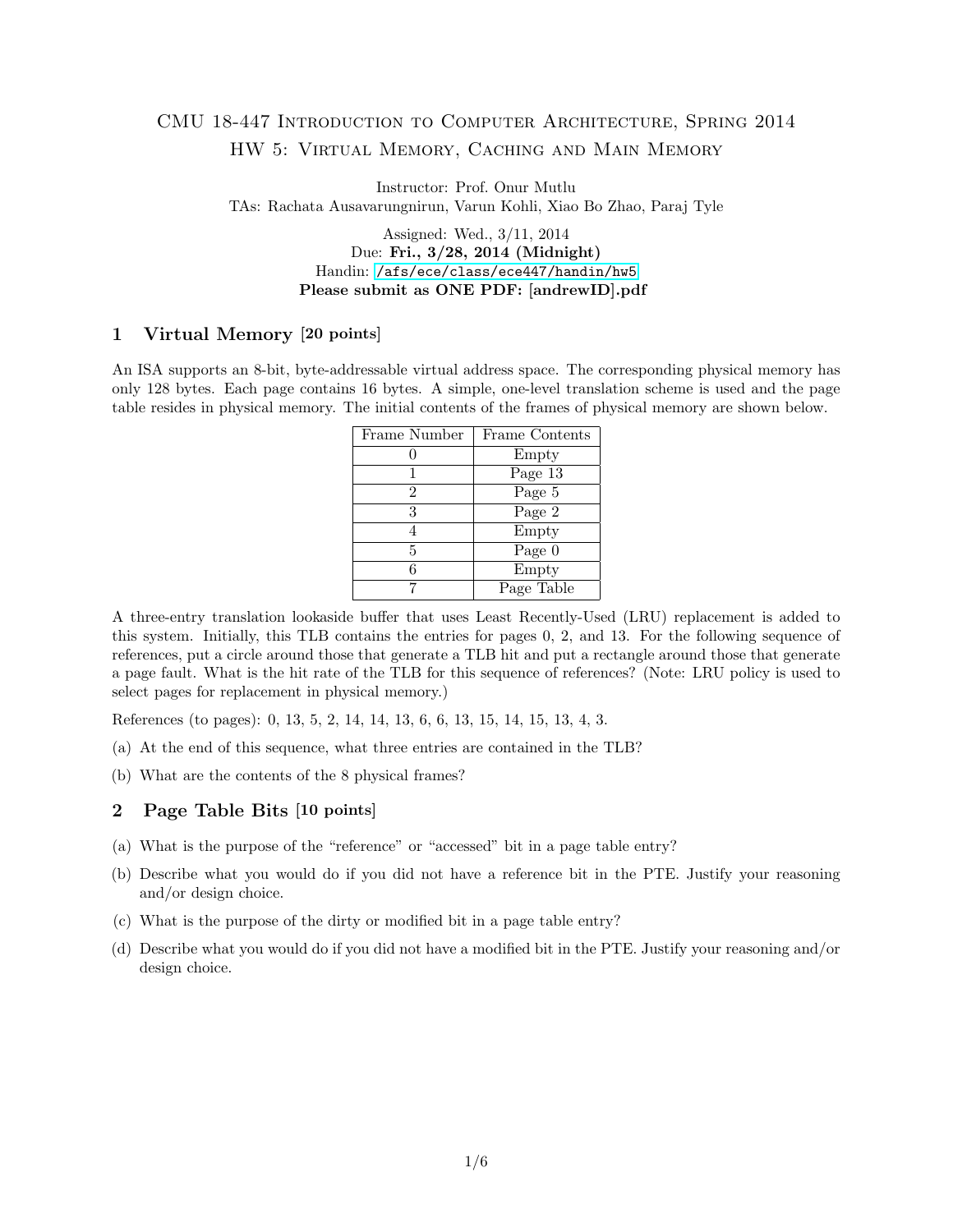# 3 Caching [15 points]

Below, we have given you four different sequences of addresses generated by a program running on a processor with a data cache. Cache hit ratio for each sequence is also shown below. Assuming that the cache is initially empty at the beginning of each sequence, find out the following parameters of the processor's data cache:

- Associativity  $(1, 2 \text{ or } 4 \text{ ways})$
- Block size  $(1, 2, 4, 8, 16, \text{ or } 32 \text{ bytes})$
- Total cache size  $(256B, \text{ or } 512B)$
- Replacement policy (LRU or FIFO)

Assumptions: all memory accesses are one byte accesses. All addresses are byte addresses.

| Sequence No. | Address Sequence                             | Hit Ratio |
|--------------|----------------------------------------------|-----------|
|              | 0, 2, 4, 8, 16, 32                           | 0.33      |
|              | 0, 512, 1024, 1536, 2048, 1536, 1024, 512, 0 | 0.33      |
|              | 0, 64, 128, 256, 512, 256, 128, 64, 0        | 0.33      |
|              | 0, 512, 1024, 0, 1536, 0, 2048, 512          | 0.25      |

### 4 Magic-RAM [25 points]

Assume you developed the next greatest memory technology, MagicRAM. A MagicRAM cell is non-volatile. The access latency of a MagicRAM cell is 2 times that of an SRAM cell but the same as that of a DRAM cell. The read/write energy of MagicRAM is similar to the read/write energy of DRAM. The cost of MagicRAM is similar to that of DRAM. MagicRAM has higher density than DRAM. MagicRAM has one shortcoming, however: a MagicRAM cell stops functioning after 2000 writes are performed to the cell.

(a) Is there an advantage of MagicRAM over DRAM other than its density? (Please do not repeat what is stated in the above paragraph.) Circle one: **YES** NO

Explain.

(b) Is there an advantage of MagicRAM over SRAM? Circle one: **YES** NO

Explain.

(c) Assume you have a system that has a 64KB L1 cache made of SRAM, a 12MB L2 cache made of SRAM, and 4GB main memory made of DRAM.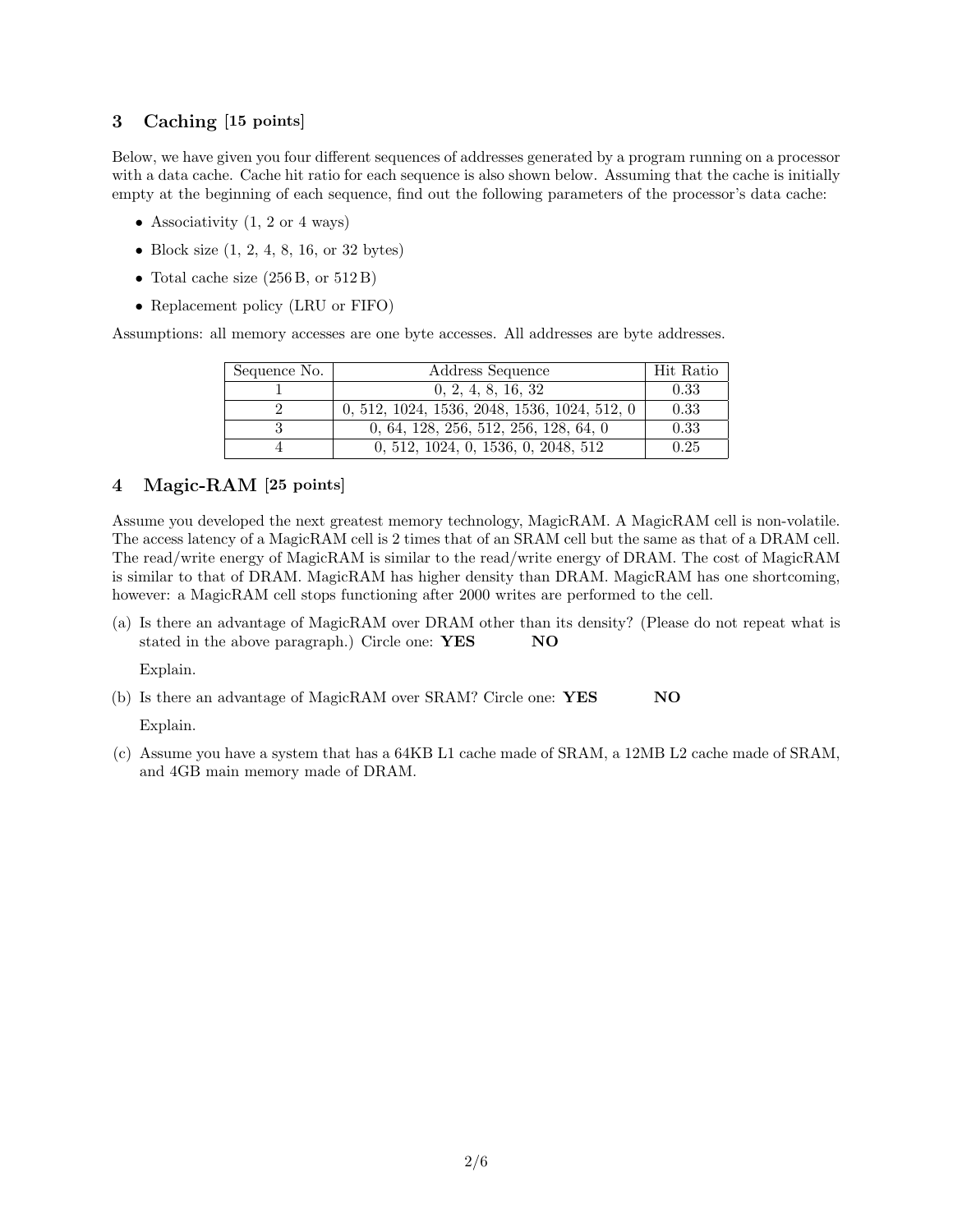

Assume you have complete design freedom and add structures to overcome the shortcoming of MagicRAM. You will be able to propose a way to reduce/overcome the shortcoming of MagicRAM (note that you can design the hierarchy in any way you like, but cannot change MagicRAM itself).

Does it makes sense to add MagicRAM anywhere in this memory hierarchy given that you can potentially reduce its shortcoming? Circle one: **YES** NO

If so, where would you place MagicRAM? Depict in the figure above clearly and describe why you made this choice.

If not, why not? Explain below clearly and methodically.

(d) Propose a way to reduce/overcome the shortcoming of MagicRAM by modifying the given memory hierarchy. Be clear in your explanations and illustrate with drawings to aid understanding.

Explanation: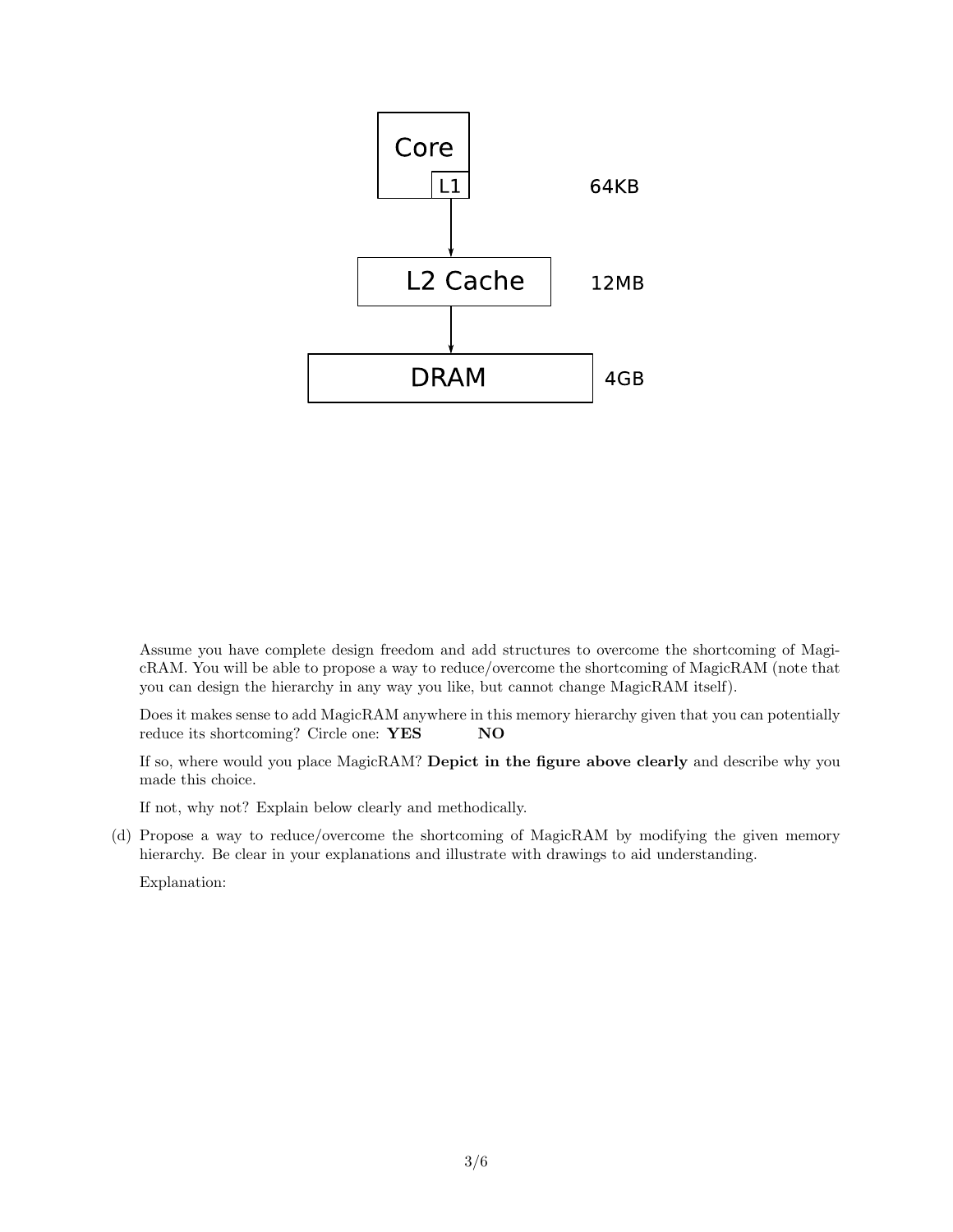### 5 Memory Scheduling [40+15 points]

Row-Buffer Conflicts. The following timing diagram shows the operation of a single DRAM channel and a single DRAM bank for two back-to-back reads that conflict in the row-buffer. Immediately after the bank has been busy for 10ns with a READ, data starts to be transferred over the data bus for 5ns.



- (a) Given a long sequence of back-to-back reads that always conflict in the row-buffer, what is the data throughput of the main memory system? Please state your answer in **gigabytes**/second.
- (b) To increase the data throughput, the main memory designer is considering adding more DRAM banks to the single DRAM channel. Given a long sequence of back-to-back reads to all banks that always conflict in the row-buffers, what is the minimum number of banks that is required to achieve the maximum data throughput of the main memory system?

Row-Buffer Hits. The following timing diagram shows the operation of the single DRAM channel and the single DRAM bank for four back-to-back reads that hit in the row-buffer. It is important to note that rowbuffer hits to the same DRAM bank are pipelined: while each READ keeps the DRAM bank busy for 10ns, up to at most half of this latency (5ns) can be overlapped with another read that hits in the row-buffer. (Note that this is different from Lab 6 where we unrealistically assumed that row-buffer hits are non-pipelined.)



- (c) Given a long sequence of back-to-back reads that always hits in the row-buffer, what is the data throughput of the main memory system? Please state your answer in **gigabytes/second.**
- (d) When the maximum data throughput is achieved for a main memory system that has a single DRAM channel and a single DRAM bank, what is the bottleneck that prevents the data throughput from becoming even larger? Circle all that apply.

BANK COMMAND BUS ADDRESS BUS DATA BUS

Memory Scheduling Policies. The diagram below shows the memory controller's request queue at time 0. The shaded rectangles are read requests generated by thread T0, whereas the unshaded rectangles are read requests generated by thread T1. Within each rectangle, there is a pair of numbers that denotes the request's (BankAddress, RowAddress). Assume that the memory system has a single DRAM channel and four DRAM banks. Further assume the following.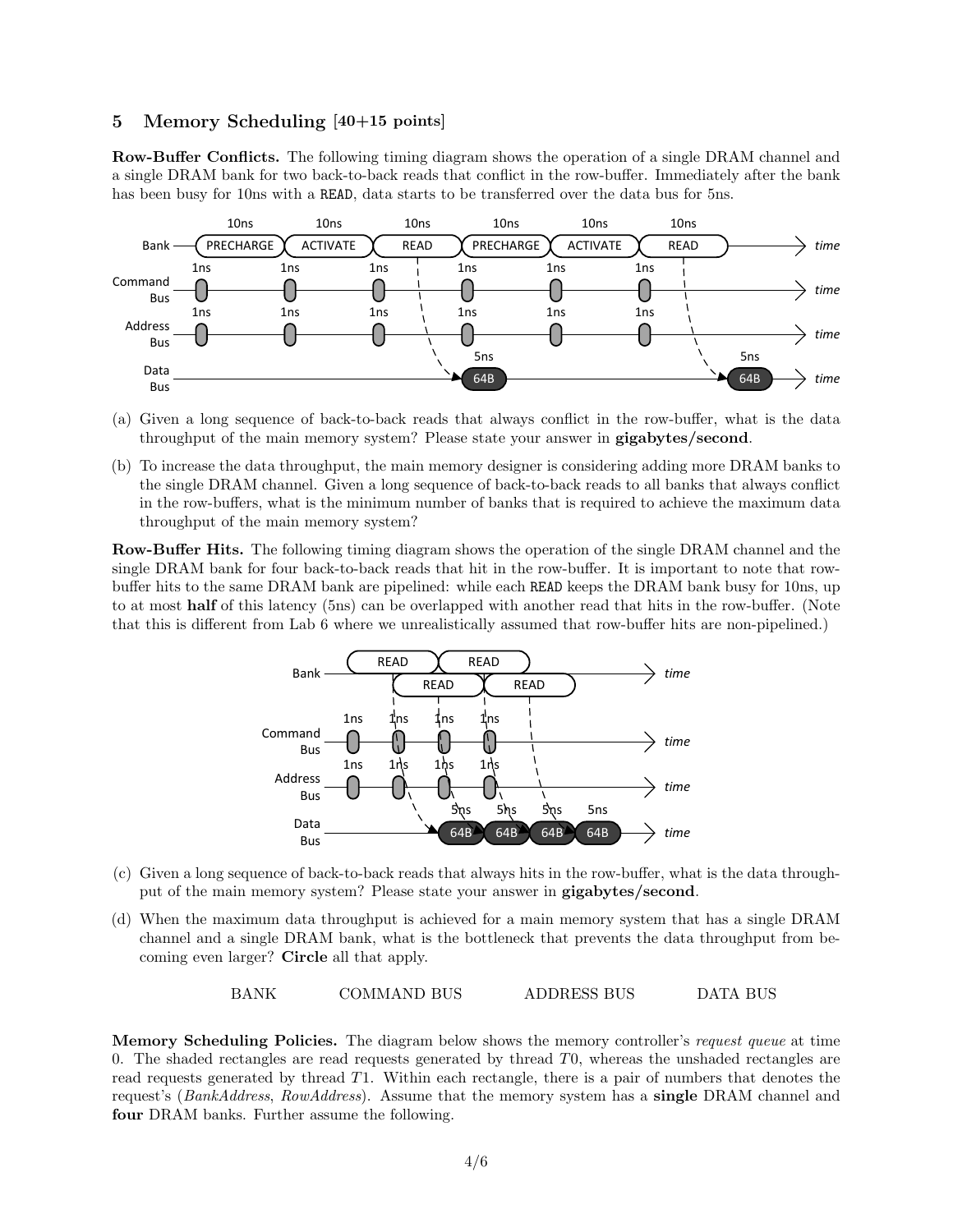- All the row-buffers are **closed** at time 0.
- Both threads start to stall at time 0 because of memory.
- A thread continues to stall until it receives the data for all of its requests.
- Neither thread generates more requests.



For extra credits (15 points), please make sure that you model contention in the banks as well as in all of the buses (address/command/data).

- (e) For the FCFS scheduling policy, calculate the memory stall time of T0 and T1.
- (f) For the FR-FCFS scheduling policy, calculate the memory stall time of  $T0$  and  $T1$ .
- (g) For the PAR-BS scheduling policy, calculate the memory stall time of T0 and T1. Assume that all eight requests are included in the same batch.

#### 6 Cache Enigma [35 points]

A processor has a 4-way set-associative L1 cache that can house 4 blocks in total. The access latency to this cache is 1 cycle. The replacement policy is true LRU. The processor is known to not employ any prefetching mechanism.

The processor also has a 16-way set-associative L2 cache that can house 128 blocks in total. The access latency to this cache is 20 cycles.

A programmer writes a test program that in a loop repeatedly accesses only the following data cache blocks (assume billions of iterations are run):

$$
A, B, C, D, E, F
$$

where  $A, \ldots, F$  are different cache block addresses.

In the steady state (i.e., after the loop has executed for a few iterations), the programmer finds out that the average memory access time is 1 cycle.

Then, the programmer writes another program that in a loop repeatedly accesses only the following data cache blocks:

A, B, C, D, E, F, G, H

In the steady state (i.e., after the loop has executed for a few iterations), the programmer finds out that the average memory access time is 20 cycles.

(a) What can you say about this processor? (I.e., what is going on?)

Please describe everything you can say, concretely, but be concise.

(b) Based on the above information, what do you expect the average memory access time of yet another program that in a loop repeatedly accesses only the following data cache blocks?

$$
A, B, C, D, E
$$

Explain:

(c) Again, based on the above information, what do you expect the average memory access time of yet another program that in a loop repeatedly accesses only the following data cache blocks?